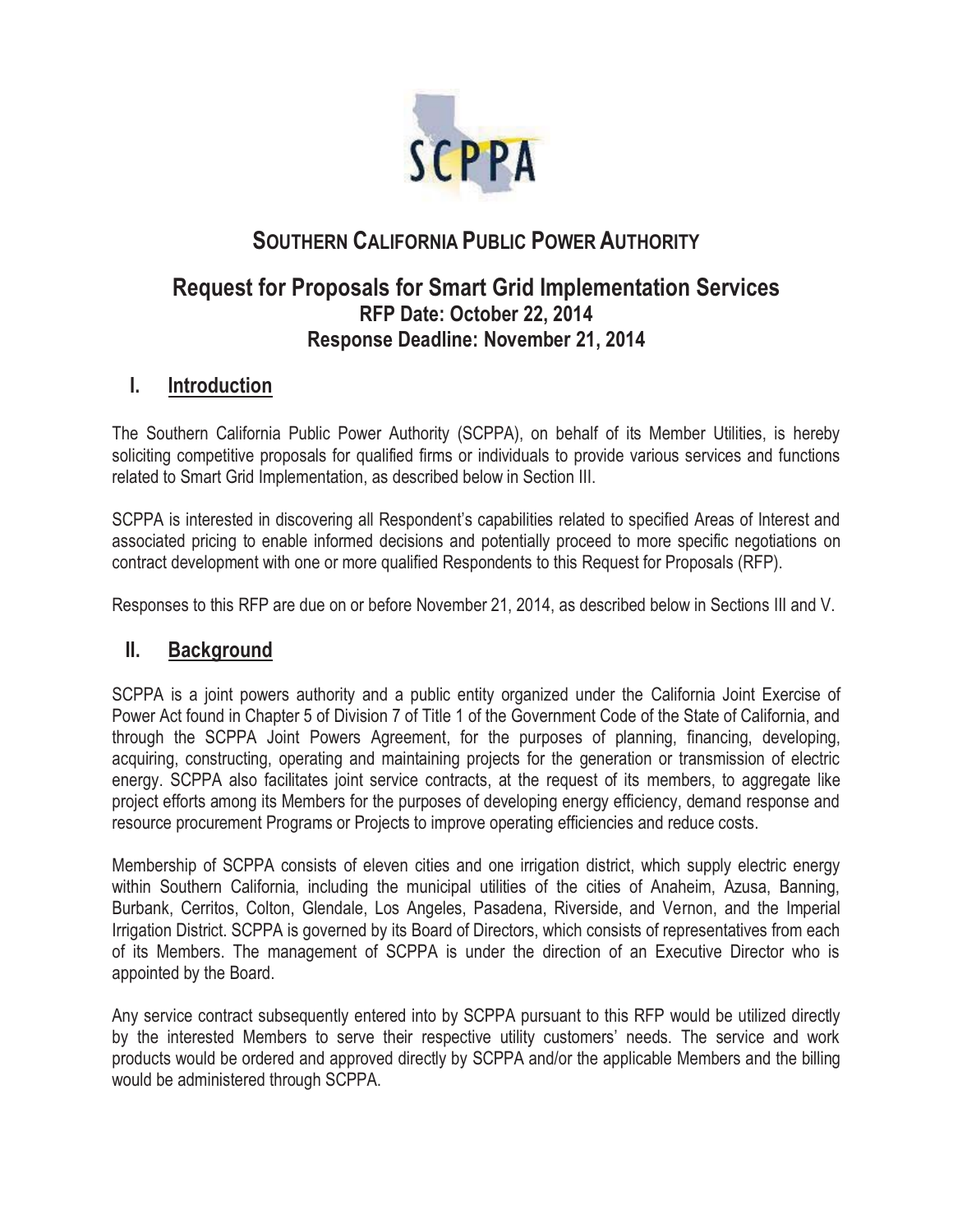### **III. Areas of Interest**

The Los Angeles Department of Water and Power (LADWP) has expressed interest in SCPPA securing bids to perform certain services related to Smart Grid Implementation and Operation to meet the needs of their municipality as outlined below. SCPPA is requesting proposals from qualified firms or individuals that will demonstrate an ability to perform such services and functions.

#### **A. Scope of Work**

The successful Respondent to this RFP shall assist in the daily operation of LADWP's Smart Grid Regional Demonstration Program (SGRDP) and the Smart Grid Implementation Program (SGIP) by providing project management support in the form of subject matter experts (SMEs) to provide technical and administrative support for the project management office and all project teams: Advanced Metering Infrastructure, Customer Behavior, Cyber Security, Demand Response, Electric Vehicle, and SGIP teams. The consultant shall provide expertise with Smart Grid-related functions to help develop and transitions to a Smart Grid infrastructure. The consultant's responsibilities shall include the integration of existing legacy systems with new Smart Grid systems, coordination among all project teams, development of documentation and reports, troubleshooting of technical problems, and ensuring that deliverables are met and demonstrations are successfully executed. The project manager and project staff will review, make recommendations, and request modifications as needed.

#### **B. Description of Work**

The successful Respondent to this RFP shall provide the following services:

- 1. Provide project management and technical support relating to all aspects of the two-year operations of the Smart Grid Regional Demonstration Program; which includes, but is not limited to operating manuals, new procedures, new processes, modifications of any existing operation orders, and development of any new operating orders;
- 2. Provide project management and technical support relating to all aspects of the Smart Grid Implementation Program which includes, but is not limited to project plans, technical project planning, new procedures, new processes, and thought leadership;
- 3. Provide maintenance support of the Smart Grid Programs, which includes, but is not limited to maintenance manuals, new maintenance procedures, processes, schedules, and modifications to any existing maintenance documents requiring modification;
- 4. Provide daily support and facilitate coordination among the project teams in the operation of Smart Grid Demonstrations in the areas of Advanced Metering Infrastructure, Customer Behavior, Cyber Security, Demand Response, and Electric Vehicles, Renewable Integration (Distributed Generation), Transmission Automation, Substation Automation, Distribution Automation, Communication Systems, Demand Side Management;
- 5. Provide project management and technical support relating to all aspects of the two year operations of the Demand Response Program. Provide step by step analysis procedures of Demand Response's use cases to support the goal of Demand response demonstrations.
- 6. Ensure the full system integration of current legacy systems with new systems deployed as required by the Smart Grid Programs, which shall include, but is not limited to development of adapters, interfaces, software (i.e. Oracle, STI) and integrators between systems as required for the operation and maintenance of any system identified as part of the Smart Grid infrastructure,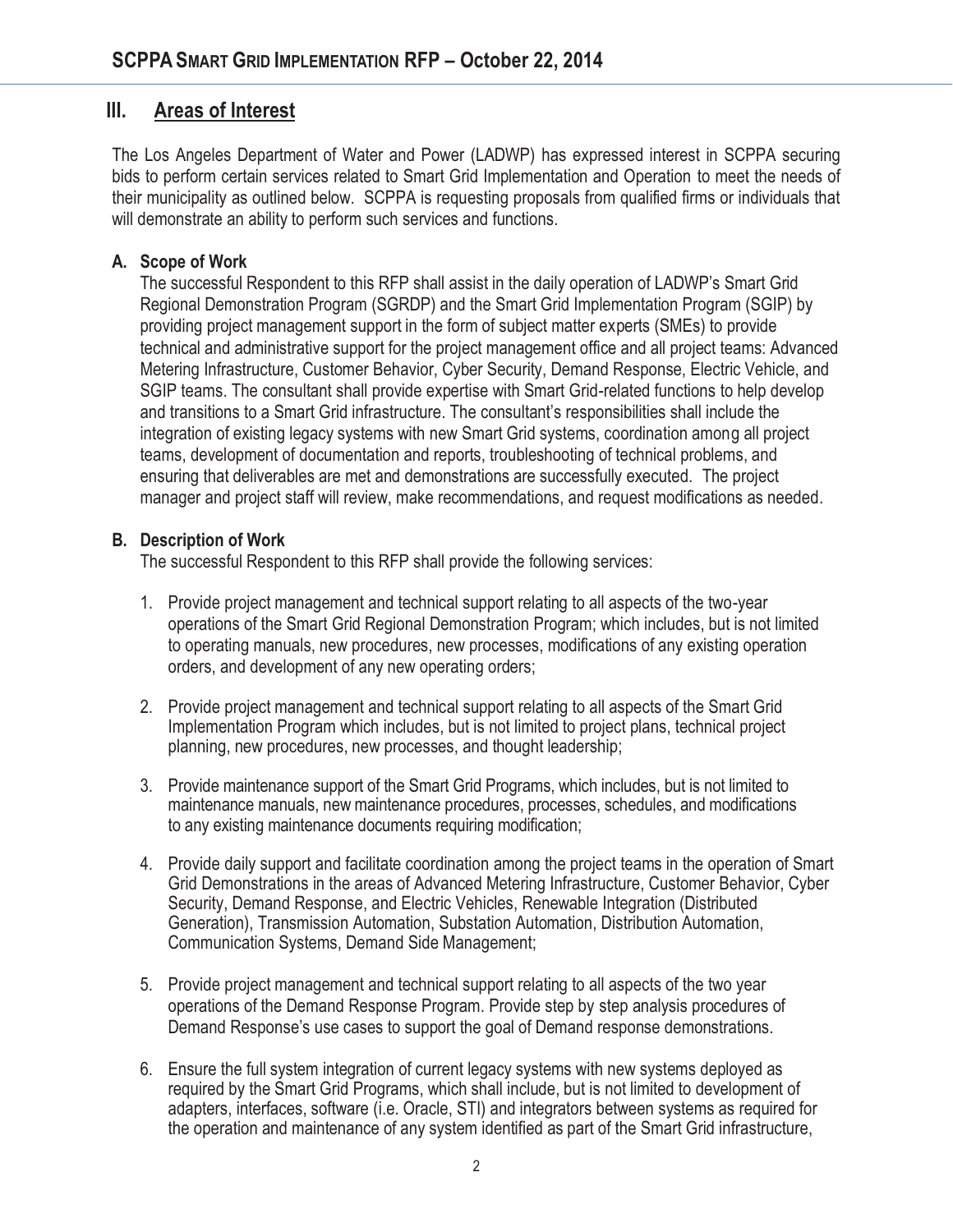validation of any data, and subject matter expertise. the training of project managers and installation crews as pertaining to integration processes;

- 7. Provide a systems integration team which includes a solution architect, integration architect, and integration designer;
- 8. Establish a project value management system;
- 9. Provide troubleshooting expertise in all areas of the Smart Grid Programs to ensure that all deliverables are met and all demonstrations are successfully executed;
- 10. Develop operational and maintenance reports as required by the DoE, CEC, and City of Los Angeles Reporting; which includes, but is not limited to DOE monthly progress reports, Standard Form 425, and OMB 1512 Quarterly Reports, Metrics and Benefits reports, health status reports, expense calculator, job calculator, job creation reports, and all ad hoc reports, as requested;
- 11. Gather all required information and create reimbursement requests (Standard Form 270) that capture all expenditures for the SGRDP;
- 12. Develop reports detailing technical requirements related to the operation and integration of Smart Grid systems;
- 13. Provide quality control for all reporting;
- 14. Prepare all procedural changes necessary to operate the Smart Grid infrastructure;
- 15. Evaluate and process future RFPs for Smart Grid-related materials and services;
- 16. Provide documentation of all aspects of the operation of the Smart Grid Programs, including but not limited to invoicing, project accounting, and risk management; project meeting agendas, meeting minutes, and action item lists;
- 17. Monitor the electric utility industry to remain updated with the latest Smart Grid trends;
- 18. Provide support for the customer engagement effort;
- 19. Design, develop, and implement a Smart Grid Operating Center which includes and is not limited to business requirements of new systems, real time system activity monitoring, analytics and reporting, issue mitigation, meter triage;
- 20. Provide Cisco Grid Router (CGR) management, firmware updates, RF mitigation, and all related operations and maintenance duties
- 21. Advanced metering over the air download and configuration, and network performance Optimization;
- 22. Develop Interfaces, modify systems, and perform all required testing;
- 23. Assist in the development of all new department standards related to Smart Grid deployment and validate the Smart Grid Programs against industry standards;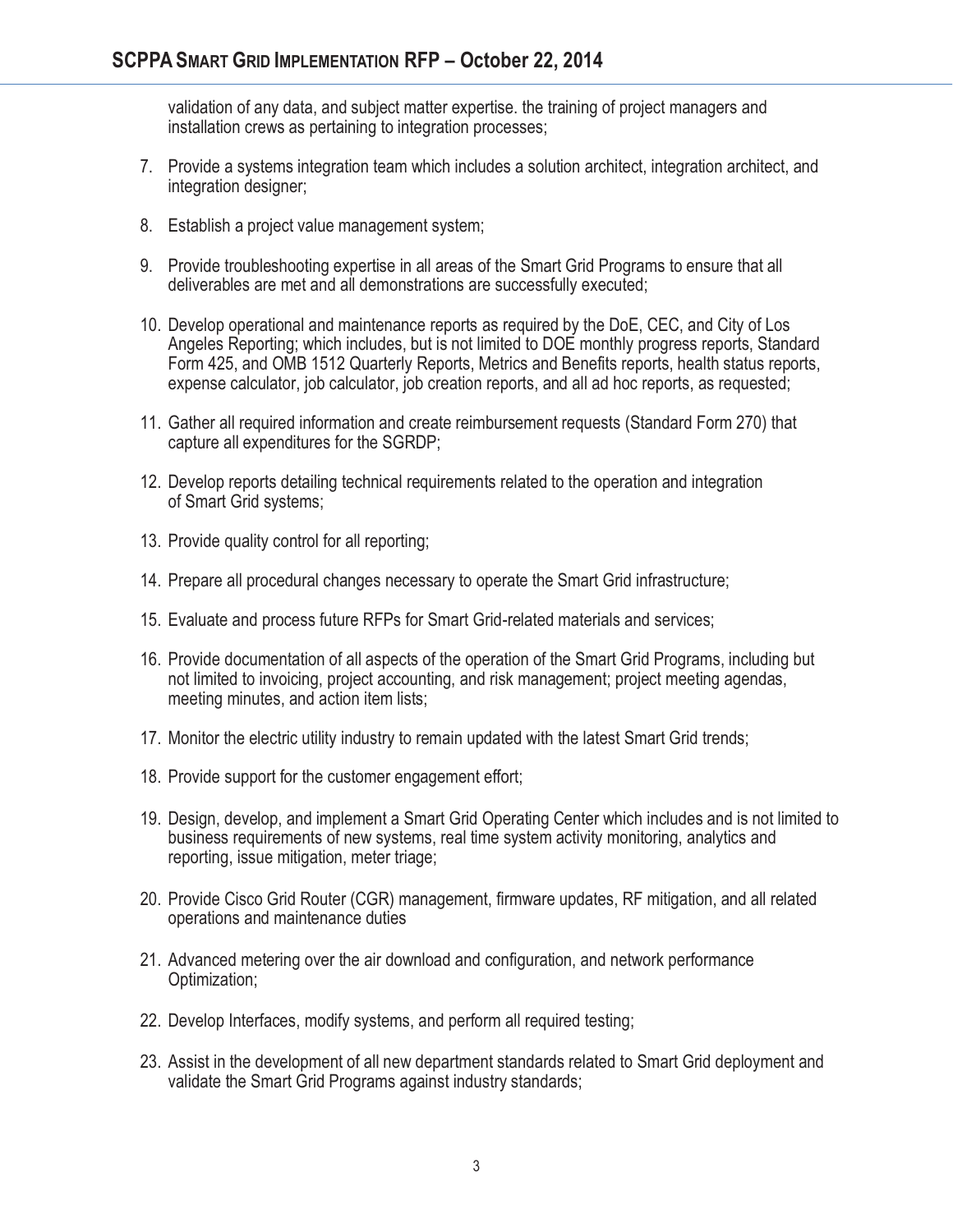24. Transfer all skills and knowledge relevant to the above services to employees during the contract term through training sessions and the development of design, standards, and procedural manuals

#### **C. Deliverables**

The Project deliverables will include, but are not limited to:

- 1. Operational Reports: documentation of all post-implementation requirements, procedures, processes, and standards for the duration of the project and beyond;
- 2. Maintenance Reports: identification of devices requiring maintenance, personnel responsible, timeline for maintenance, and method of maintenance;
- 3. Functional Procedures Manual: documentation of assessment and management of deletions, additions, and/or modifications to processes that will be adopted to operate a Smart Grid;
- 4. Operational Risk Assessment Report: identification and assessment of any and all risks to the Smart Grid Programs, its operation and any future operation of Smart Grid-related functions;
- 5. Software Development and Integration: development by a team of SMEs of all integrators, adapters, interfaces, and/or software necessary to operate and maintain the Smart Grid, and coordination of technical needs between project teams;
- 6. Regulatory Reports: regular completion and submittal of all recurring reporting required by DoE, CEC, and City of Los Angeles reporting, including, but not limited to ARRA quarterly progress reports, internal reports, DoE required reports, City of Los Angeles required reports, weekly and monthly progress reports, SF 425, OMB 1512, Jobs Created/Retained, Jobs Health Reports, PVMS, Risk Management updates, Metrics and Benefits reports, and ad-hoc reports as needed.
- 7. Project Invoices: preparation and submittal of monthly, quarterly and annual invoices.
- 8. Training Plan and Manuals: development by a team of SMEs of all training materials relating to Smart Grid Programs and integration for employees.
- 9. Enhancements to existing web portal to provide demand response and customer behavior functionality as outlined by the Project Management Office and respective project teams.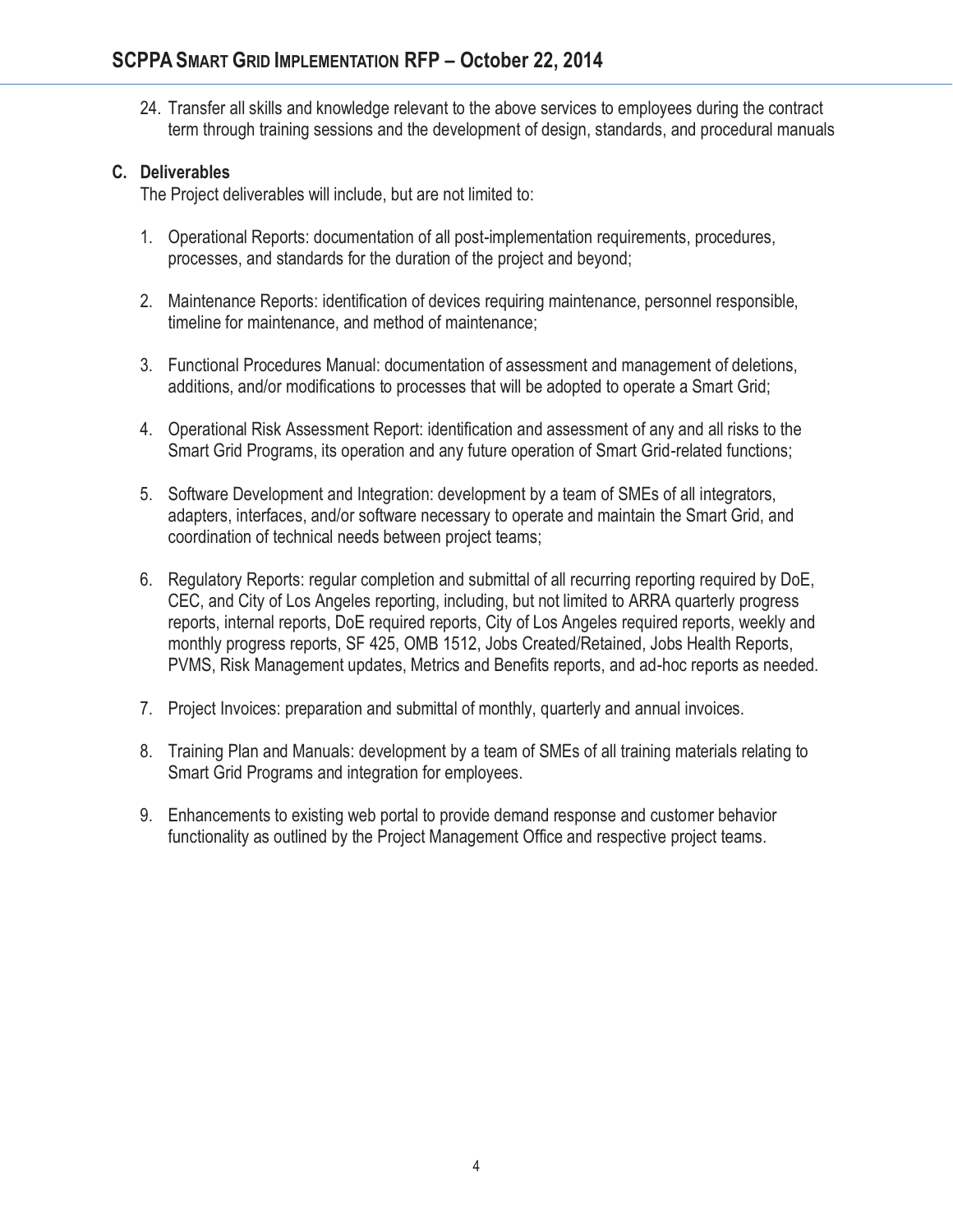## **IV. Timeline / Schedule\***

| <b>SCPPA RFP for Smart Grid Implementation Selection Process</b> |                       |
|------------------------------------------------------------------|-----------------------|
| <b>Schedule of Requirements</b>                                  | <b>Target Date(s)</b> |
| <b>Issue RFP</b>                                                 | October 22, 2014      |
| Responses Due                                                    | November 21, 2014     |
| Review of Responses                                              | November 2014         |
| Interviews (if necessary)                                        | December 2014         |
| Selection of Respondent(s)                                       | December 2014         |

**\***Timeline/Schedule is subject to change.

## **V. Proposal Submission Required Elements**

#### **1. Transmittal Letter Content:**

- a. A brief statement of the Respondent's understanding of the work to be done and commitment to perform the work as scheduled, including:
	- i) statement of work specifications; and
	- ii) reference to any proposed contractual terms and conditions required by the Respondent; and
	- iii) a summary of exceptions taken to the RFP requirements; and
	- iv) any and all expectations from SCPPA including, but not limited to: requirements definitions, strategy refinement, and staffing requirements to support the proposed project or program implementation.
- b. An officer authorized to bind must sign the proposal on behalf of the Respondent and must include the following declarations on the transmittal letter:

"This proposal is genuine, and not sham or collusive, nor made in the interest or in behalf of any person not herein named; the Respondent has not directly or indirectly induced or solicited any other Respondent to put in a sham bid, or any other person, firm or corporation to refrain from submitting a proposal; and the Respondent has not in any manner sought by collusion to secure for themselves an advantage over any other Respondent."

- **2. Respondent Information**: Provide legal name of Company or Individual, physical street address, the name(s) and title(s) of the individual(s) authorized to represent the Respondent, including telephone number(s) and email address(es).
- **3. Proposal:** Proposals must include a description of the proposed project or program, how it meets (or does not meet) each of the objectives of this RFP, and a detailed description addressing all of the Areas of Interest. Respondents may also include additional services, products, tasks, task elements and/or functions that may not be part of or included in the RFP, but are deemed by the Respondent to be pertinent and potentially valuable to SCPPA or its Members. SCPPA will have full discretionary authority to consider, accept and/or reject without cause such supplemental information that is not directly requested, included in or made part of the RFP.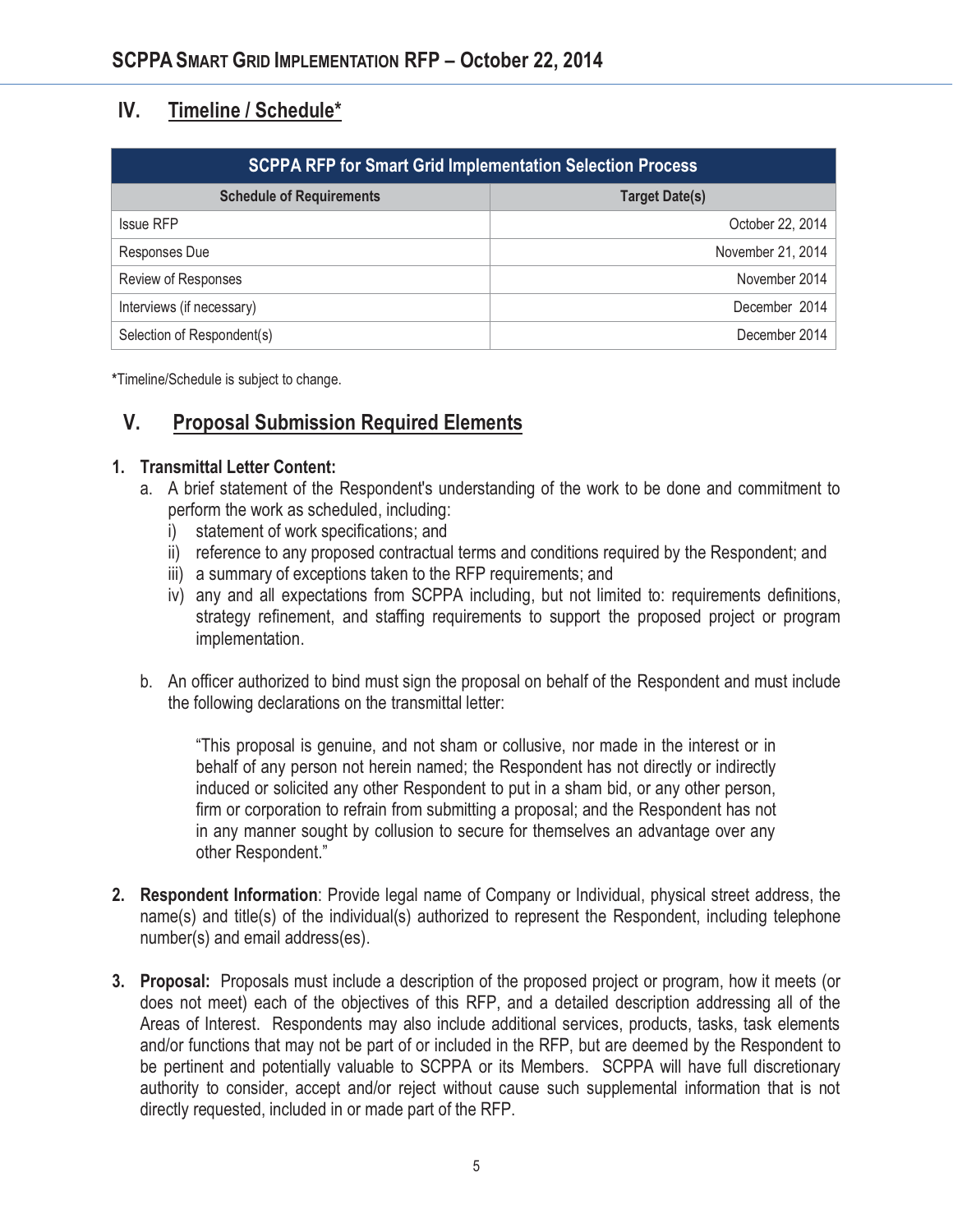- **4. Fees:** Pricing in all Proposals should be made based on good faith estimates of the requirements defined in this RFP. Please include all necessary details of specific examples or estimates of the fees, labor rates and service charges. Describe how the fees, rates or charges will be determined. Respondents shall also be prepared to provide a breakdown of the applicable overheads and fringe benefit costs that are part of any labor rates and other direct costs associated with the services to be performed.
- **5. Experience:** Respondent shall clearly identify project participants and management team, including:
	- a. Describe your firm's experience as may be applicable to this RFP, your organizational structure, management qualifications, and other contract related qualifications, including number of years firm has been in business.
	- b. Specify key employees and describe their qualifications, experience and duties related to this RFP, including the office location(s) where work will be performed, in addition to the physical street address referenced above.
	- c. Provide a commitment statement for the retention and use of key employees as proposed, their availability to initiate and sustain the proposal, as well as planned supplemental employees if key personnel are not available to assure project delivery.
	- d. State whether Respondent will use subcontractors to perform services pursuant to the contract. Should the use of subcontractors be offered, the Respondent shall provide the same assurances of competence for the subcontractor, plus the demonstrated ability to manage and supervise the subcontracted work. Subcontractors shall not be allowed to further subcontract with others for work. The provisions of any contract resulting from this RFP shall apply to all subcontractors in the same manner as to the Respondent.
	- e. Respondent shall indicate any and all pending litigation that could affect the viability of Respondent's proposal, continuance of existing contracts, operation or financial stability.

#### **6. References:**

- a. Describe whether the Respondent has, within the last five (5) years, rendered any service to SCPPA or to any of SCPPA's Members, either as a contractor or subcontractor, either under the current Respondent's name or any other name or organization. If so, please provide details (status as prime or subcontractor, brief description of the contract, contract start and end date, the contract administrator name, and total actual contract expenditures).
- b. If the Respondent has not rendered any service within the last five (5) years to SCPPA or to any of SCPPA's Members, then please provide references over that period with the details described above including the counterparty for which services were provided.
- c. Identify existing related or relevant projects or programs which Respondent developed and/or operates that would demonstrate Respondent's capabilities in this area.
- d. Describe relevant program development and implementation experience, approach, and provide a list of references for similar projects completed.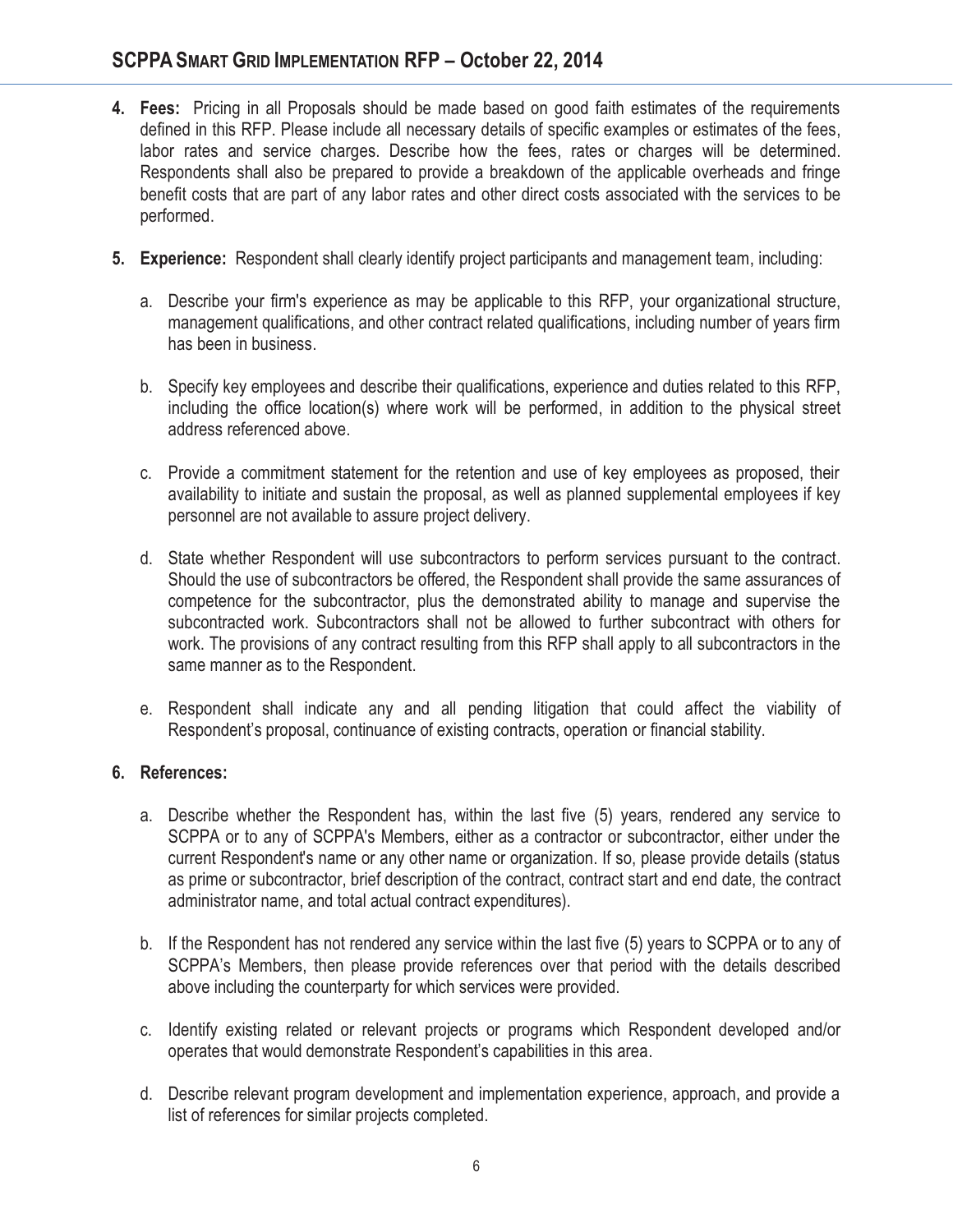## **VI. Proposal Submission Delivery Requirements**

There will not be an initial Respondent's conference associated with this RFP. Clarification questions may be addressed to bcope@scppa.org.

One (1) hard copy of your response, including a transmittal letter of authentic offer with wet-ink authority signature, and any supporting documentation should be delivered no later than 5:00pm PST on November 21, 2014 to:

> Southern California Public Power Authority Smart Grid Implementation 1160 Nicole Court Glendora, California 91740

One (1) electronic copy of your proposal should also be delivered to the address above, preferably on a CD or USB flash drive, or alternatively e-mailed to bcope@scppa.org no later than the time and date referenced above.

No contact should be made with the Board of Directors, committees or working group representatives, or SCPPA Members concerning this RFP.

All information received by SCPPA in response to this RFP is subject to the California Public Records Act and may be subject to the California Brown Act and all submissions may be subject to review in the event of an audit.

#### **VII. Terms and Conditions**

- 1. SCPPA reserves the right to cancel this RFP at any time, reject any and all proposals and to waive irregularities.
- 2. SCPPA shall determine at its sole discretion the value of any and/or all proposals including price and non-price attributes.
- 3. Proposals may be sub-divided or combined with other proposals, at SCPPA's sole discretion.
- 4. SCPPA shall perform an initial screening evaluation to identify and eliminate any proposals that are, for example, not responsive to the RFP, do not meet the minimum requirements set forth in the RFP, are not economically competitive with other proposals, or are submitted by Respondents that lack appropriate creditworthiness, sufficient financial resources, or qualifications to provide dependable and reliable services for this RFP.
- 5. SCPPA reserves the right to submit follow up questions or inquiries to request clarification of information submitted and to request additional information from any one or more of the Respondents.
- 6. SCPPA reserves the right, without qualification and in its sole discretion, to accept or reject any or all proposals for any reason without explanation to the Respondent, or to make any award to that Respondent, who, in the opinion of SCPPA, will provide the most value to SCPPA and its Members.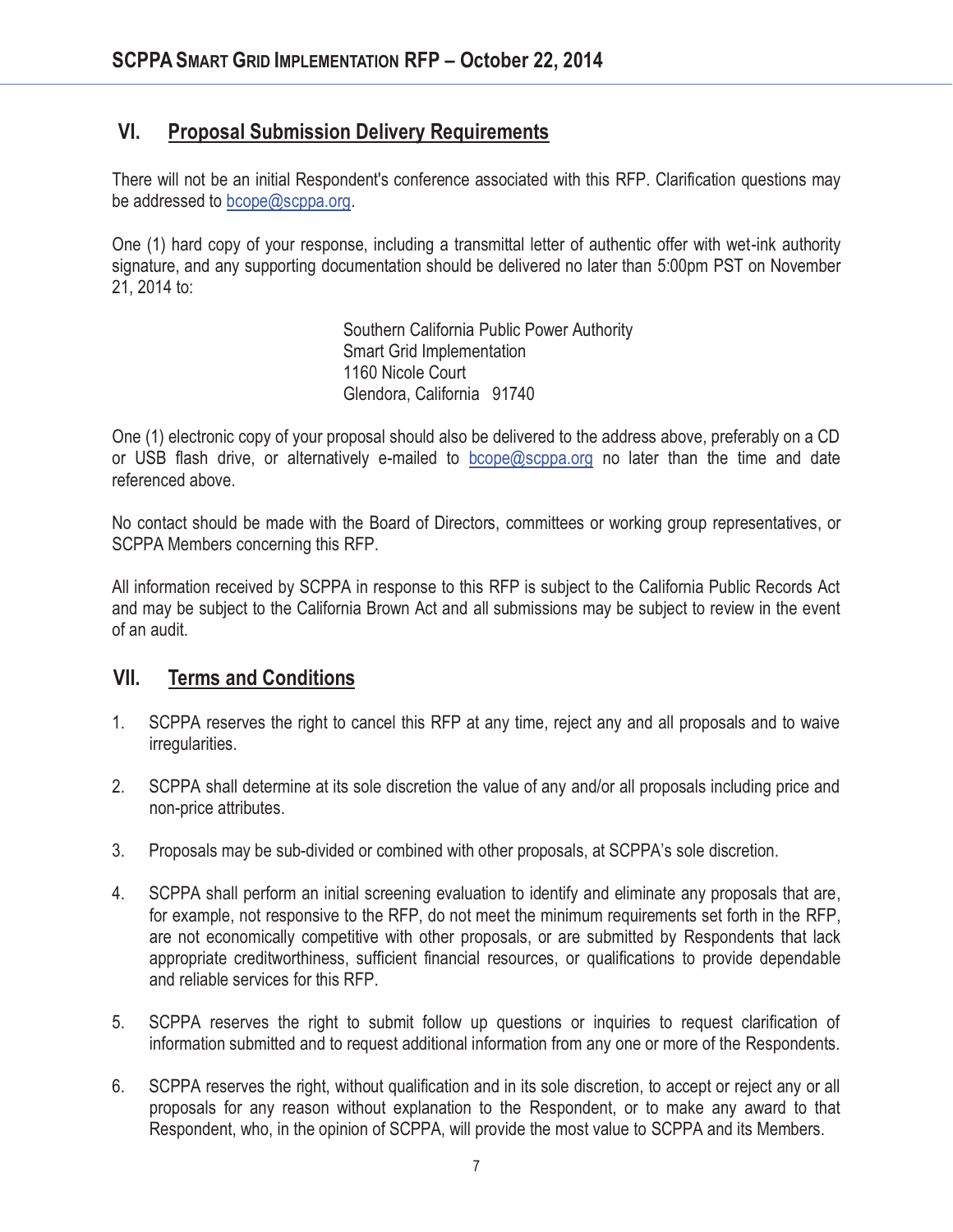- 7. SCPPA may decline to enter into any potential engagement agreement or contract with any Respondent, terminate negotiations with any Respondent, or to abandon the request for proposal process in its entirety.
- 8. SCPPA reserves the right to make an award, at its sole discretion, irrespective of price or technical ability, if SCPPA determines that to do so would result in the greatest value to SCPPA and its Members.
- 9. Those Respondents who submit proposals agree to do so without legal recourse against SCPPA, its Members, their directors, officers, employees and agents for rejection of their proposal(s) or for failure to execute or act on their proposal for any reason.
- 10. SCPPA shall not be liable to any Respondent or party in law or equity for any reason whatsoever for any acts or omissions arising out of or in connection with this RFP.
- 11. SCPPA shall not be liable for any costs incurred by any Respondents in preparing any information for submission in connection with this RFP process or any and all costs resulting from responding to this RFP. Any and all such costs whatsoever shall remain the sole responsibility of the Respondent.
- 12. SCPPA may require certain performance assurances from Respondents prior to entering into negotiations for work that may result from this RFP. Such assurances may potentially include a requirement that Respondents provide some form of performance security.
- 13. Prior to contract award, the successful Respondent shall supply a detailed breakdown of the applicable overheads and fringe benefit costs that are part of the labor rates and other direct costs associated with the services to be performed.
- 14. SCPPA Members, either collectively or individually may contact Respondents to discuss or enter into negotiations regarding a proposal. SCPPA is not responsible or liable for individual Members interactions with the Respondent which are not entirely conducted through SCPPA or at SCPPA's option or election to engage the Respondent as defined within the RFP.
- 15. Submission of a Proposal constitutes acknowledgement that the Respondent has read and agrees to be bound by the terms and specifications of this RFP and any addenda subsequently issued by SCPPA.
- 16. Information in this RFP is accurate to the best of SCPPA's and its Members' knowledge but is not guaranteed to be correct. Respondents are expected to complete all of their due diligence activities prior to entering into any final contract negotiations with SCPPA.
- 17. SCPPA reserves the right to reject any Proposal for any reason without cause. SCPPA reserves the right to enter into relationships with more than one Respondent, can choose not to proceed with any Respondent with respect to one or more categories of services, and can choose to suspend this RFP or to issue a new RFP that would supersede and replace this RFP.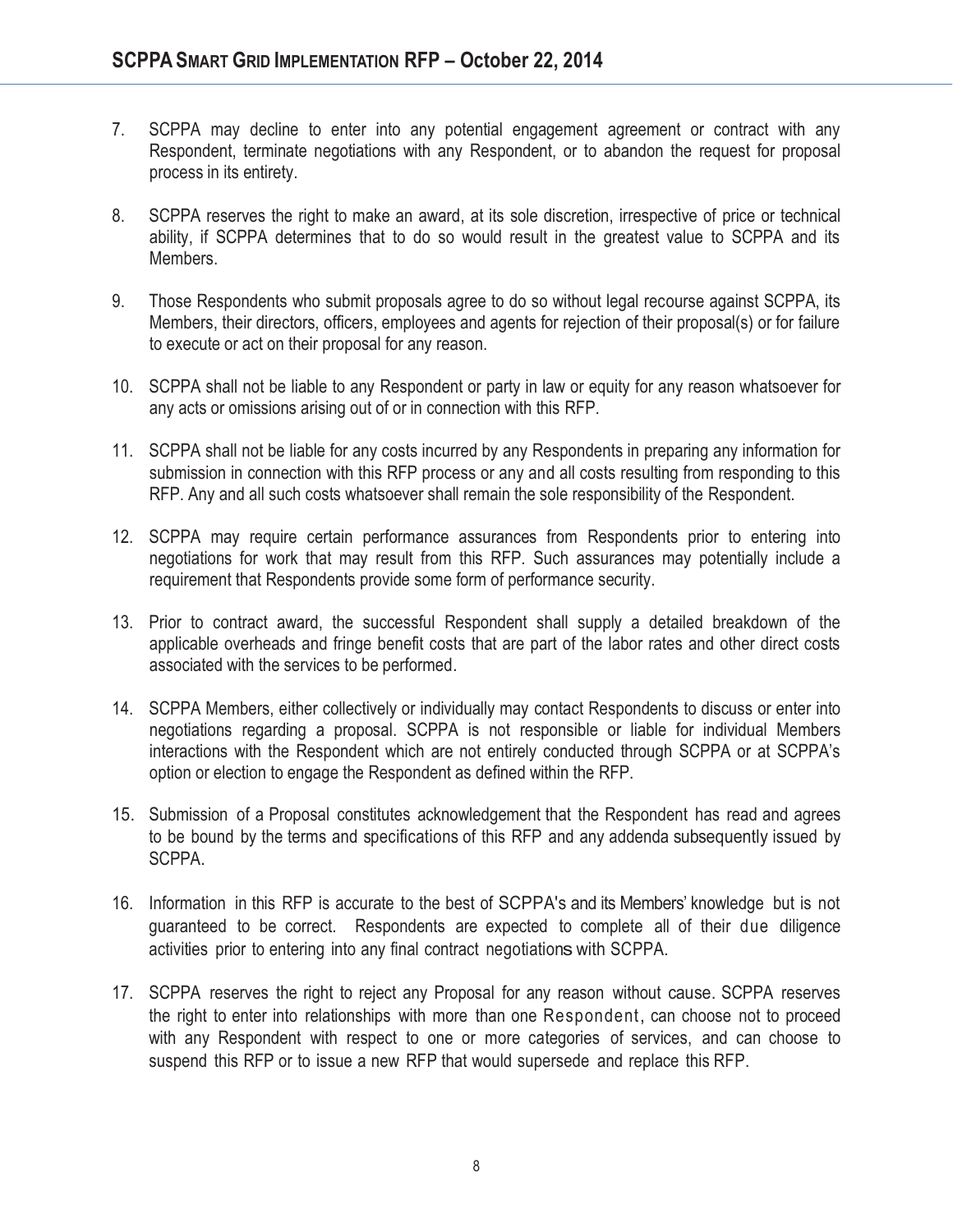### **VIII. Additional Requirements for Proposal**

- **1. Consideration of Responses:** Submitted proposals should be prepared simply and economically, without the inclusion of unnecessary promotional materials. Proposals should be submitted on recycled paper that has a minimum of thirty percent (30%) post-consumer recycled content and duplex copied (double-sided pages) where possible.
- **2. Insurance, Licensing, or other Certification:** If selected, the Respondent will be required to maintain sufficient insurance, licenses, or other required certifications for the type of work being performed. SCPPA or its Members may require specific insurance coverage to be established and maintained during the course of work and as a condition of award or continuation of contract.
- **3. Non-Discrimination/Equal Employment Practices/Affirmative Action Plan:** If selected, the Respondent and each of its known subcontractors may be required to complete and file an acceptable Affirmative Action Plan. The Affirmative Action Plan may be set forth in the form required as a business practice by the Department of Water and Power of the City of Los Angeles which is SCPPA's largest Member.
- **4. Living Wage Ordinance:** If selected, the Respondent may be required to comply with the applicable provisions of the City of Los Angles Living Wage Ordinance and the City of Los Angeles Service Contract Workers Retention Ordinance. The Living Wage Ordinance provisions are found in Section 10.36 of the Los Angeles City Administrative Code; and the Service Contract Workers Retention Ordinance are found in Section 10.37 of the Los Angeles Administrative Code (SCWRO/LW0).
- **5. Prevailing Wage Rates:** If selected, the Respondent will be required to conform to prevailing wage rates applicable to the location(s) where any work is being performed. Workers shall be paid not less than prevailing wages pursuant to determinations of the Director of Industrial Relations as applicable in accordance with the California Labor Code. To access the most current information on effective determination rates, Respondent shall contact:

Department of Industrial Relations Division of Labor Statistics and Research PO Box 420603, San Francisco, CA 94142-0603 Division Office Telephone: (415) 703-4780 Prevailing Wage Unit Telephone: (415) 703-4774 Web: http://www.dir.ca.gov/dlsr/DPreWageDetermination.htm

- **6. Child Support Policy:** If selected, Respondent may be required to comply with the City of Los Angeles Ordinance No. 172401, which requires all contractors and subcontractors performing work to comply with all reporting requirements and wage earning assignments and wage earning assignments relative to court ordered child support.
- **7. Supplier Diversity:** Respondents shall take reasonable steps to ensure that all available business enterprises, including Small Business Enterprises (SBEs) and Disabled Veteran Business Enterprises (DVBEs) have an equal opportunity to compete for and participate in the work being requested by this RFP. Efforts to obtain participation of SBEs, DVBEs, and other business enterprises may reasonably be expected to produce a twenty percent (20%) participation goal for SBEs and a three percent (3%)